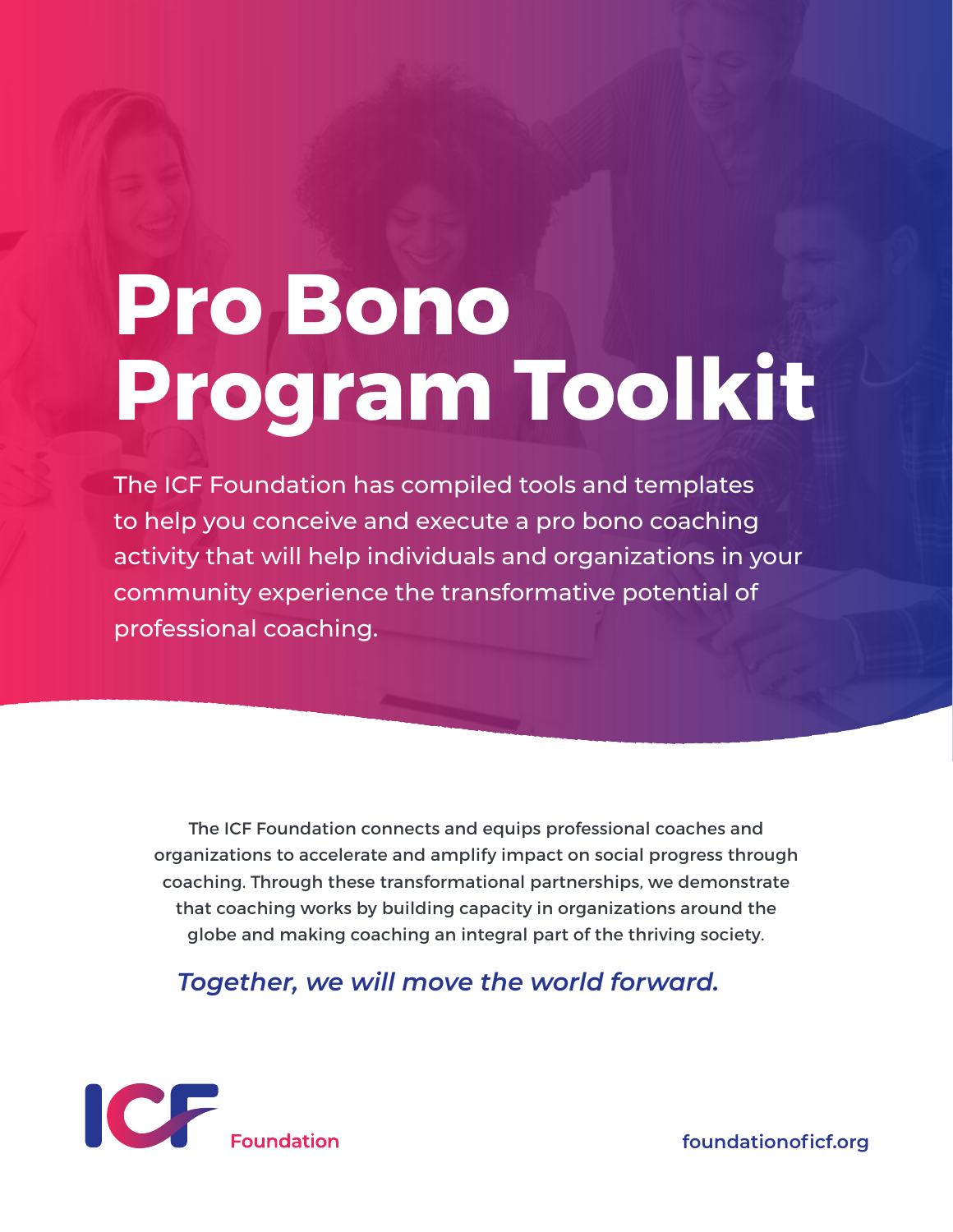| <b>ADMINISTERING A PRO BONO COACHING PROJECT</b>                                                                                                                                     |
|--------------------------------------------------------------------------------------------------------------------------------------------------------------------------------------|
| <b>Six to Twelve Months Out</b>                                                                                                                                                      |
| $\Box$ Identify the initiative you will organize.                                                                                                                                    |
| $\Box$ Pitch pro bono coaching services to corporation, non-profit, NGO or conference. Once confirmed, obtain<br>a signed copy of an agreement between you and partner organization. |
| $\Box$ Determine budget.                                                                                                                                                             |
| <b>Three Months Out</b>                                                                                                                                                              |
| $\Box$ Establish criteria for volunteer coaches.                                                                                                                                     |
| $\Box$ Invite members to volunteer as coaches or project coordinators/liaisons.                                                                                                      |
| $\Box$ Create and print collateral and signage for program, if needed.                                                                                                               |
| $\Box$ Establish a primary point of contact at the partner organization.                                                                                                             |
| $\Box$ Work with organization to identify potential coaching recipients.                                                                                                             |
| One to Two Months Out                                                                                                                                                                |
| $\Box$ Provide training call for volunteer coaches, and distribute worksheets they can use during coaching<br>sessions.                                                              |
| $\Box$ Communicate with coachees about logistics, what they can expect from the coaching process and send<br>the coaching agreement to complete.                                     |
| Send media alert to local news outlets and post on your website to promote partnership with non-<br>profit organization.                                                             |
| <b>Two Weeks Out</b>                                                                                                                                                                 |
| $\Box$ Send reminder communication to coachees containing the pre-coaching questionnaire.                                                                                            |
| Develop a measurement tool to send to coachees following completion of the program.                                                                                                  |
| <b>During Program</b>                                                                                                                                                                |
| Connect with volunteer coaches to provide support and oversight on progress.                                                                                                         |
| Connect with primary point of contact at the partner organization for feedback.                                                                                                      |
| <b>After Program Ends</b>                                                                                                                                                            |
| Send follow-up email to clients with additional information and next steps (including a survey/<br>measurement tool).                                                                |
| Email ICF Foundation Program Director, Stephanie Keally, to share your initiative and outcomes.                                                                                      |